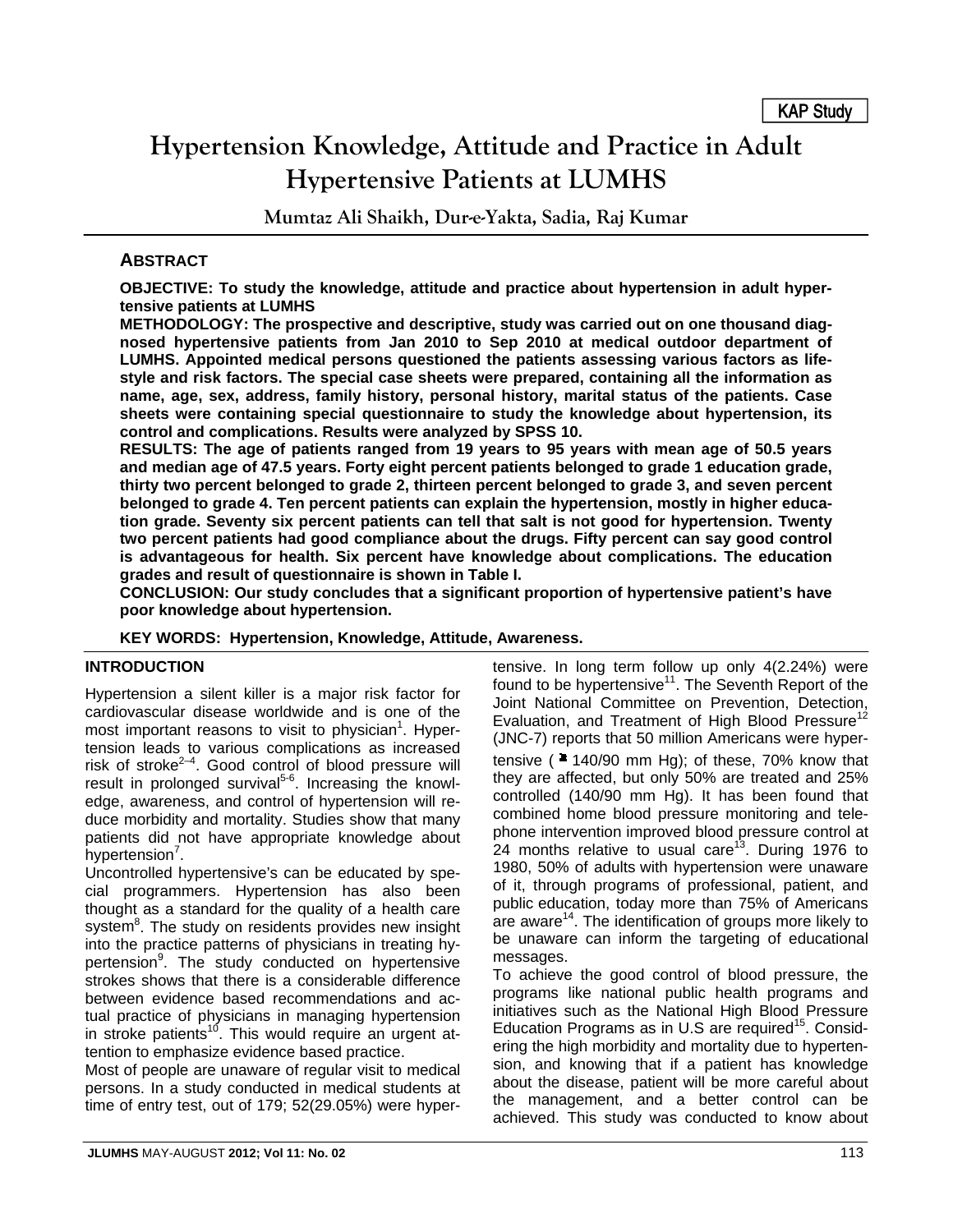#### **Hypertension Knowledge**

knowledge, attitude and practice about hypertension in adult hypertensive patients at (LUMHS) Liaquat University of Medical and Health Sciences.

## **METHODOLOGY**

The prospective and descriptive study was carried out on one thousand diagnosed hypertensive patients in the months of Jan 2010 to Sep 2010. The study is conducted to assess basic hypertension knowledge, attitude and practice among hypertensive patients in LUMHS Sindh, to determine whether knowledge of various aspects about hypertension varies across subgroups. Appointed medical persons questioned the patients assessing various factors as lifestyle and risk factors. Special case sheets were prepared, containing all the information as name, age, sex, address, family history, personal history, marital status about the patients. Criteria used for hypertension were from JNC 7. Upper limit for controlled blood pressure was taken as 139/89 mmHg. Above which was considered as uncontrolled blood pressure. The upper limit for controlled blood pressure was taken as (129/79) in diabetics and patients with kidney disease.

Case sheets were containing special questionnaire to study the knowledge about hypertension, its control and complications. To assess this questionnaire education status of patient was divided into four education grades E grade). Education Grade 1: Never gone to school, Education Grade 2: Less than secondary school, Education Grade 3: Secondary school, Education Grade 4: College or more. Though all personal information was taken but few questions were analyzed. Questions asked were: What is hypertension? What is role of salt intake in hypertension? What is the compliance about drugs? What is advantage of good control? What are the complications, effect on heart, kidney and brain? Patients were from both the urban and rural areas. Patients were diagnosed and being treated by various doctors in the catchment area. Inclusion criteria were; History of hypertension, and history of taking antihypertensive medicines for at least one month duration. Results were analyzed by SPSS 10.

### **RESULTS**

One thousand patients were enrolled in this study. 431 (43.1%) patients were females and 569 (56.9%) patients were males. 439 (43.9%) patients were from rural areas and 561 (56.1%) were from urban areas. Their ages ranged from 19 years to 95 years with mean age of 50.5 years and median age of 47.5 years. 359 (35.9%) patients were below 40 years of age and remainders were above the age of 40 years. Family history of hypertension was positive in 486 (48.6%) patients. 552 (55.2%) patients were smokers. Forty eight percent patients belonged to grade 1 education grade, thirty two percent belonged to grade2, thirteen percent belonged to grade 3, and seven percent belonged to grade 4. Ten percent patients can explain the hypertension, mostly in higher education grade. Seventy six percent patients can tell that salt is not good for hypertension. Twenty two percent patients had good compliance about the drugs. Fifty percent can say good control is advantageous for health. Six percent have knowledge about complications. The education grades and result of questionnaire is shown in **Table I**.

## **DISCUSSION**

It has been studied that in west 82% know the meaning of hypertension, while 90% high blood pressure patients know that normalization will improve their health<sup>16</sup>. Most of the admitted cardiac patients do not know their blood pressure levels. We performed analyses regarding knowledge, control and complications of hypertension. Our study revealed that educated people (Education grade 4) had better understanding of hypertension than patients who were less educated (Education grade 3 and less). Educated people were able to understand the complications of blood pressure more effectively. It has been observed that more educated (E grade 4) patients were able to

| Questionnaire                                                     | E Grade 1<br>48% | E Grade 2<br>32% | E Grade 3<br>13% | E Grade 4<br>7% | Average<br>100% |
|-------------------------------------------------------------------|------------------|------------------|------------------|-----------------|-----------------|
| What is hypertension?                                             | $0\%$            | $1.25\%$ (4)     | 33.33% (40)      | 80% (56)        | 10%             |
| What is role of salt intake in hypertension?                      | 58.75% (282)     | 90% (288)        | 100% (120)       | 100% (70)       | 76%             |
| What is the compliance about drugs?                               | 4.28% (12)       | 30.6% (98)       | 50.8% (61)       | 70% (49)        | 22%             |
| What is advantage of good control?                                | 12.5% (60)       | 90.6% (290)      | 66.66% (80)      | 100% (70)       | 50%             |
| What are the complications, effect on<br>heart, kidney and brain? | $1.04\%$ (5)     | $1.56\%$ (5)     | 18% (15)         | 50% (35)        | 6%              |

**TABLE I: HYPERTENSION: KNOWLEDGE, ATTITUDE AND PRACTICE IN ADULT HYPERTENSIVE PATIENTS AT LUMHS** E GRADE: EDUATION GRADE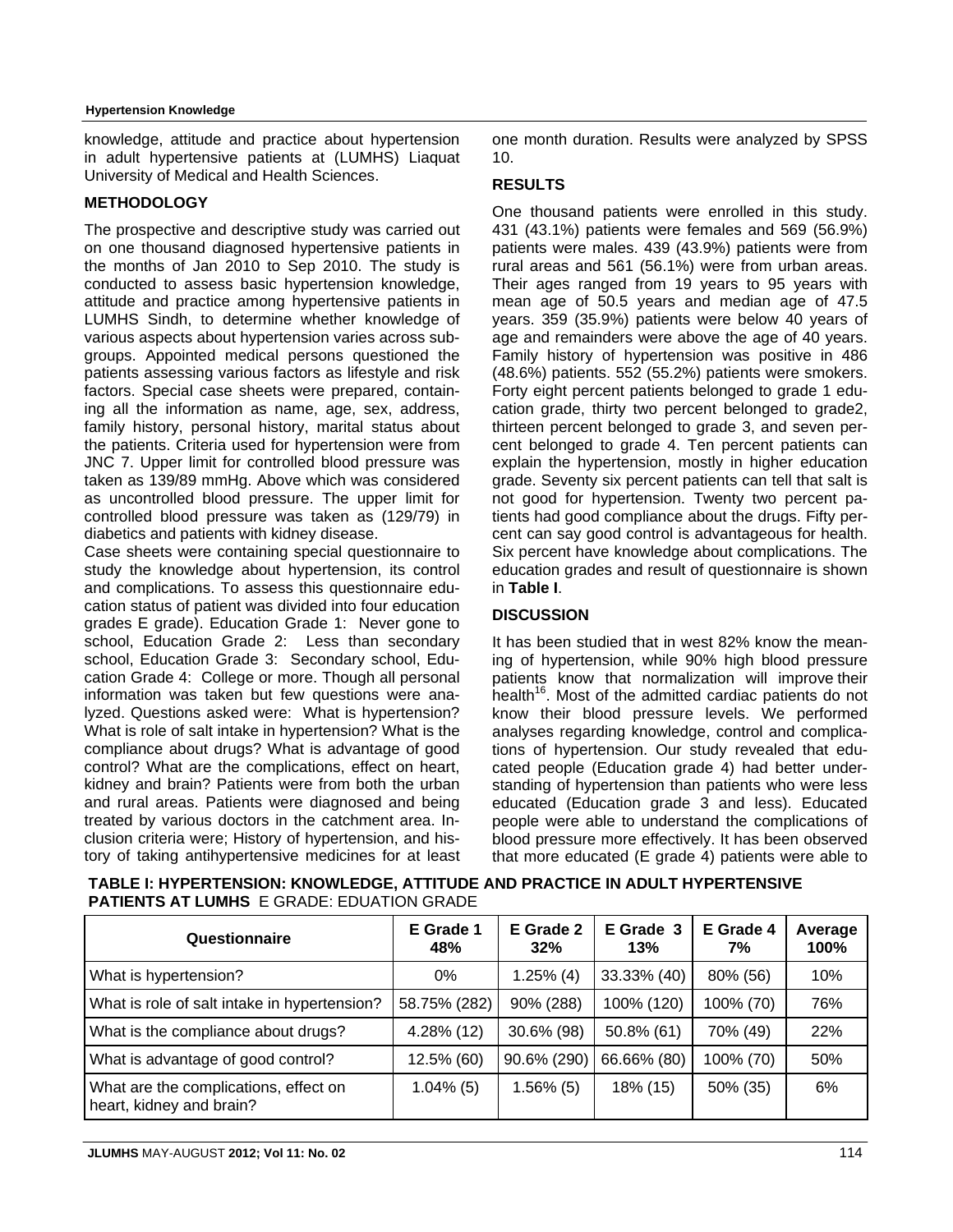#### **Mumtaz Ali Shaikh, Dur-e-Yakta, Sadia, Raj Kumar**

report that they had received information regarding ideal blood pressure values compared to less educated patients (E grade 3 and less). In our study ten percent patients reported that a physician or other health care provider was a source of information about high blood pressure. Six percent of patients reported that television, newspapers, magazines, and radio were sources for information. In one study almost 30% people got information about blood pressure from near relatives<sup>17</sup>. One of studies showed that only a fraction of individuals 69.1% hospitalized with ischemic heart disease know about blood pressure values<sup>18</sup>. In a study carried out by Safdar s, et al; at Karachi low income settlements, overall prevalence of hypertension was 26%, males (34%) and females 24% and it has been further studied that specially trained general practitioners in management of hypertension, provide better doctor-patient relationship which is more effective in providing good control of blood pressure. Similar efforts are required for the states having increased burden of hypertensive cas $es<sup>19</sup>$ . Nudrat N and et al studied that young patients were more aware about hypertension and received treatment whereas those 65 years of age or above had increasing difficulty of controlling blood pressure<sup>20</sup>. Report from Greek, Efstratopoulos shows that hypertension is a common risk factor for cardiovascular disease and awareness, treatment, and control of hypertension are comparable to the best rates $^{21}$ . Hypertension and hypercholesterolemia are important modifiable risk factors for ischemic heart disease and frequency of high cholesterol level is about 50% of hypertensive patients in our population<sup>22</sup>. In India 22.1% people are hypertensive, 20% know about the disease and receive the treatment**23.** 

It is of vital importance to have a good control of hypertension. In a study on children with hypertension Lande M and et al demonstrated that improvement in parental ratings of executive function occurs after 12 months of anti-hypertensive therapy $24$ . Knowledge in our population is insufficient and partly associated with educational level, leaving much room for improvement by educational campaigns. As we know that undiagnosed, untreated, and uncontrolled hypertension clearly places a substantial strain on the health care delivery system and large benefits can be achieved by specially trained medical personals.

# **CONCLUSION**

Our study concludes that a significant proportion of hypertensive patients have poor knowledge about hypertension.

## **REFERENCES**

1. Lewington S, Clarke R, Qizilbash N, Peto R,

Collins R. Prospective Studies Collaboration.Agespecific relevance of usual blood pressure to vascular mortality: a meta-analysis of individual data for one million adults in 61 prospective studies. Lancet. 2002 Dec 14;360:1903–13.

- 2. Wang J, Staessen J, Franklin S, Fagard R, Gueyffier F. Systolic and diastolic blood pressure lowering as determinants of cardiovascular outcome. Hypertension. 2005;45:907–13.
- 3. Chobanian A, Bakris G, Black H Cushman W. The seventh report of the joint national committee on prevention, detection, evaluation, and treatment of high blood pressure: the JNC 7 report. JAMA. 2003 21;289:2560–72.
- 4. Stamler J, Stamler R, Neaton J. Blood pressure, systolic and diastolic, and cardiovascular risks. U.S. population data. Arch 4. Intern Med. 1993; 153:598–615.
- 5. Vasan R, Larson M, Leip E, Evans J. Impact of high-normal blood pressure on the risk of cardiovascular disease. N Engl J Med. 2001; 345:1291– 7.
- 6. Terry D, Pencina M, Vasan R, Murabito J. Cardiovascular risk factors predictive for survival and morbidity-free 6. survival in the oldest-old Framingham Heart Study participants. J Am Geriatr Soc. 2005; 53:1944–50.
- 7. Susan A, Roland S, Bruce D, Catherine, Martha N. Hypertension Knowledge, Awareness, and Attitudes in a Hypertensive Population. J Gen Intern Med. 2005; 20: 219–225.
- 8. Peter B, Michael B, Massimo V, Bobby V. A Global Perspective on Blood Pressure Treatment and Control in a Referred Cohort of Hypertensive Patients. The Journal of Clinical Hypertension. 2010: 12,666–677.
- 9. Robert N, Robin G, Kyle P, Julie E. Attitudes and Practices of Resident Physicians Regarding Hypertension in the Inpatient Setting. The Journal of Clinical Hypertension. 2010: 12; 698–705.
- 10. Naveeda K, Nausheen H, Rabia A, Mobeen I. Knowledge and perceptions of physicians about Evidence Based Management of hypertension in acute ischemic stroke patients. Rawal Med J 2010;35:51-53.
- 11. Talat N, Nabeel A, Naureen, A. Prevalence of Hypertension amongst young, students at the time of entry in a Medical College of Punjab. Pak J Cardiol. 2001; 12:57-60.
- 12. Chobanian A, Bakris G, Black H, Cushman W, Green L, Izzo J, et al. The Seventh Report of the Joint National Committee on Prevention, Detection, Evaluation, and Treatment of High Blood Pressure. JAMA 2003; 289: 2560.
- 13. Bosworth H, Olsen M, Grubber J. Two self-